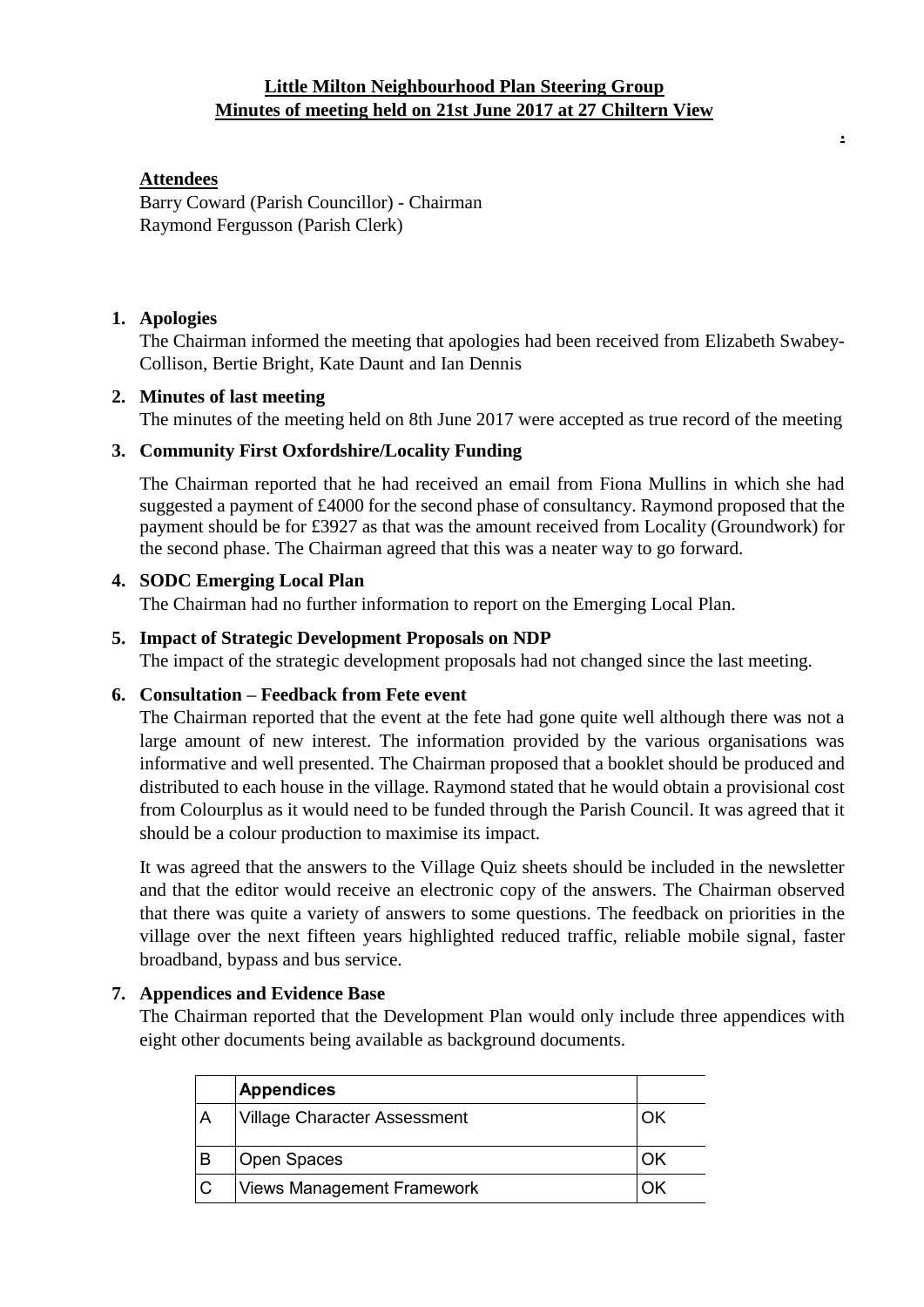|   | <b>Background Documents</b>               |    |
|---|-------------------------------------------|----|
| 1 | Baseline information                      | OK |
| 2 | <b>Planning Factors</b>                   | OK |
| 3 | <b>Planning History</b>                   | OK |
| 4 | <b>Environmental Factors</b>              | OK |
| 5 | Landscape Character & Capacity Assessment | OK |
| 6 | Infrastructure & Capacity                 | OK |
| 7 | <b>Housing Needs Assessment</b>           | OK |
| 8 | Roads                                     | ΩK |

The Chairman reported that there had been some minor changes in respect of BBOWT, Environmental Factors and Infrastructure capacity- Thames Water. The Chairman would provide updated files to Raymond for the website.

The section on Roads will be reviewed after the meeting with OCC on 18th July 2017

## **8. Land for sale in Little Milton**

It was agreed that it should be recorded that land behind Chiltern View had put up for sale since the last meeting. It raised a question about possible residential development although the land was being sold as a small stockholding. The Chairman reported that the land had been taken off the market but as result of the initial sale proposal it had prompted a fuller understanding of the restrictive covenants on the BBOWT lease as well as that of Wells Farmhouse and its adjoining land.

## **9. Plan Documentation – Progress**

- 1. The Plan is currently being drafted
- 2. The Chairman will add a comment on the activity at the fete
- 3. The Basic Conditions Statement is with CFO and has not yet been drafted

## **10. Outstanding Actions**

- 1. The Chairman reported that he sent revised wording of the waste section of the NVP to Carmelle Bell of Thames Water and as a result this has resulted in some changes as mentioned in 7 above.
- 2. Any decision on safeguarding land for any possible bypasses is best left until after the meeting with OCC on  $18<sup>th</sup>$  July 2017.
- 3. There is wording in Policy LM1 that attempts to address the land at Ditchend. This matter still requires a decision.
- 4. The Parish Council at its meeting on 14<sup>th</sup> June 2017 agreed a provisional CIL spending list but this is subject to confirmation at the Council meeting on  $12<sup>th</sup>$  July 2017.
- 5. The maps are ready for incorporation into a section within the Plan.

## **11. Policy Review**

The Chairman reported that he had received a very positive feedback from Fiona on the first draft of the Neighbourhood Plan. Fiona raised a question about the inclusion of a Roads Section as it was not NP and suggested we needed to address it differently. This matter will be taken up with Ricardo and the Community First Oxfordshire's Planning Associate. Sadly David Potter is currently receiving treatment for cancer and is unlikely to participate in our plan and the support role has now been taken over by Andrea Pellegram.